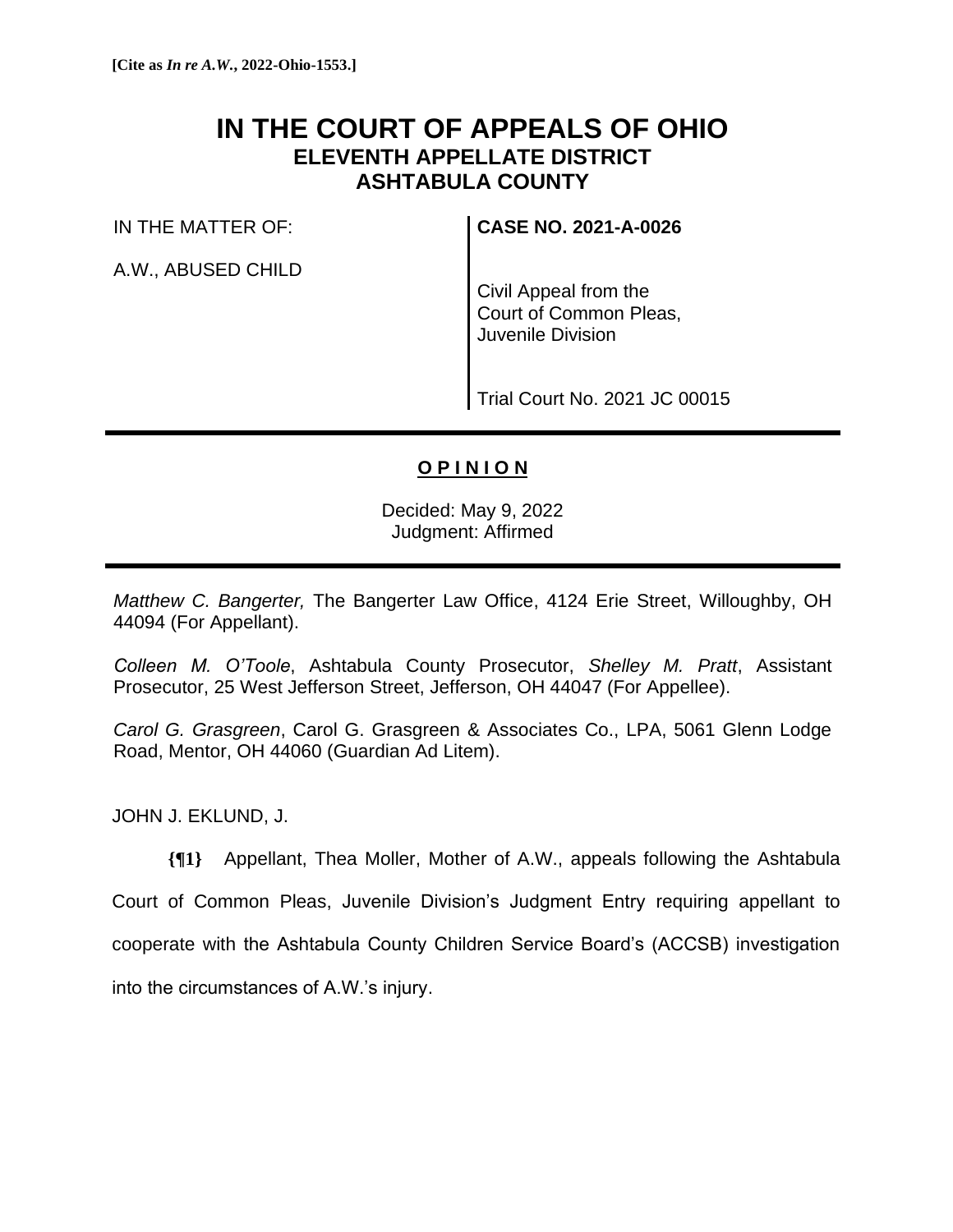**{¶2}** Appellant raises one assignment of error arguing that the trial court erred by requiring her to cooperate with ACCSB's investigation in contravention of her Fifth Amendment rights against self-incrimination.

**{¶3}** After review of the record and the applicable caselaw, we find the appellant's assignment of error to be without merit. Appellant's Fifth Amendment privileges were not violated. Her right against self-incrimination does not foreclose the trial court's ability to make a reasonable dispositional custody decision tailored to the best interests of the child in the absence of her cooperation with ACCSB. The trial court did not compel appellant's testimony in violation of the Fifth Amendment but did require appellant's cooperation with the investigation into A.W.'s injuries to assure the safety of the child. The judgment of the Ashtabula Court of Common Pleas, Juvenile Division is affirmed.

#### **Substantive and Procedural History**

**{¶4}** On February 19, 2021, ACCSB filed a Verified Complaint and ex parte Motion for Temporary Custody in the Ashtabula County Court of Common Pleas, Juvenile Division. ACCSB alleged that A.W. was an abused child after he was hospitalized presenting with intermittent seizure-like activity, intercranial hemorrhage, tachycardia, and unequal pupils. This injury was characterized as non-accidental and consistent with "shaken baby syndrome." The trial court granted ACCSB temporary custody of A.W. and he was placed in the care of appellant's cousin.

**{¶5}** On April 13, 2021, Lisa Savel, A.W.'s maternal grandmother, filed a Motion to Intervene and a Motion for Temporary Custody.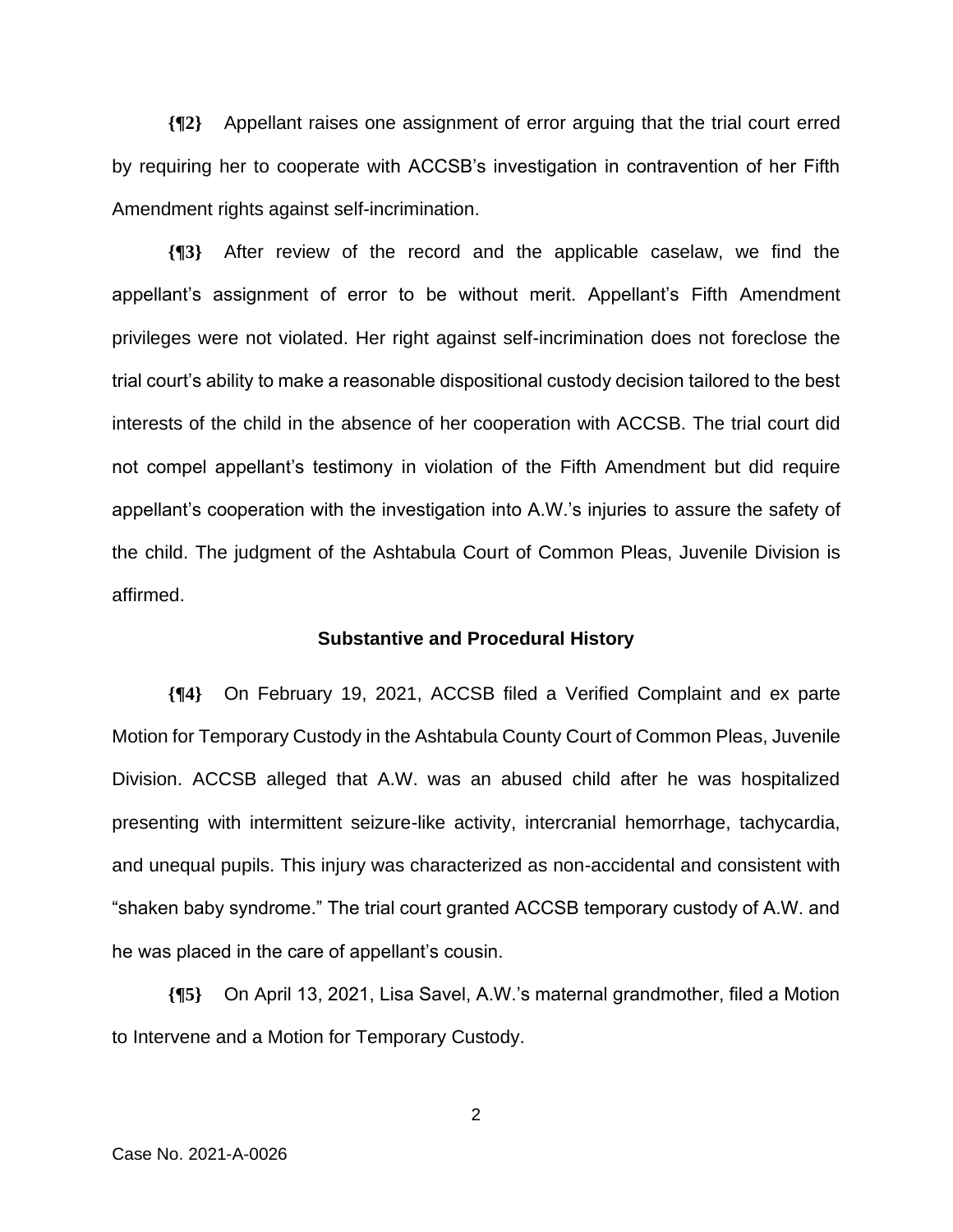**{¶6}** On April 21, 2021, the court held an adjudicatory hearing and found that A.W. was an abused child pursuant to R.C. 2151.031(B). Under R.C. 2151.031(B), an abused child includes any child who "[i]s endangered as defined in section 2919.22 of the Revised Code, except that the Court need not find that any person has been convicted under that section in order to find that the child is an abused child[.]"

**{¶7}** On May 10, 2021, the court held a dispositional hearing pursuant to R.C. 2151.35(A)(1) to "hear the evidence as to the proper disposition to be made" for the child. At the hearing, all parties agreed that appellant and father have complied with three of the four goals identified in the case plan. The terms of the case plan were that A.W.'s parents were to: (1) maintain sobriety; (2) have a safe and stable housing and income with proof of residency; (3) complete a parenting class; and (4) cooperate with the investigation concerning A.W.'s injuries. The final unmet goal was for A.W.'s parents to cooperate with the investigation concerning A.W.'s injuries.

**{¶8}** At the dispositional hearing, ACCSB caseworker Christina Church testified that A.W. was removed from the household because he showed symptoms of "shaken baby syndrome." The medical records indicated that the injury was non-accidental. Church said that because mother and father had not cooperated with the investigation into A.W.'s injuries, ACCSB was seeking to maintain temporary custody and to continue placement of A.W. with appellant's cousin. In addition, the Guardian ad Litem in the case recommended temporary custody remain with ACCSB and that the court adopt the case plan with the requirement that the parents cooperate with the investigation.

**{¶9}** The basis for ACCSB's request for cooperation was "[d]ue to the extent of the injuries and to make sure that he's in a safe environment, we need to know how the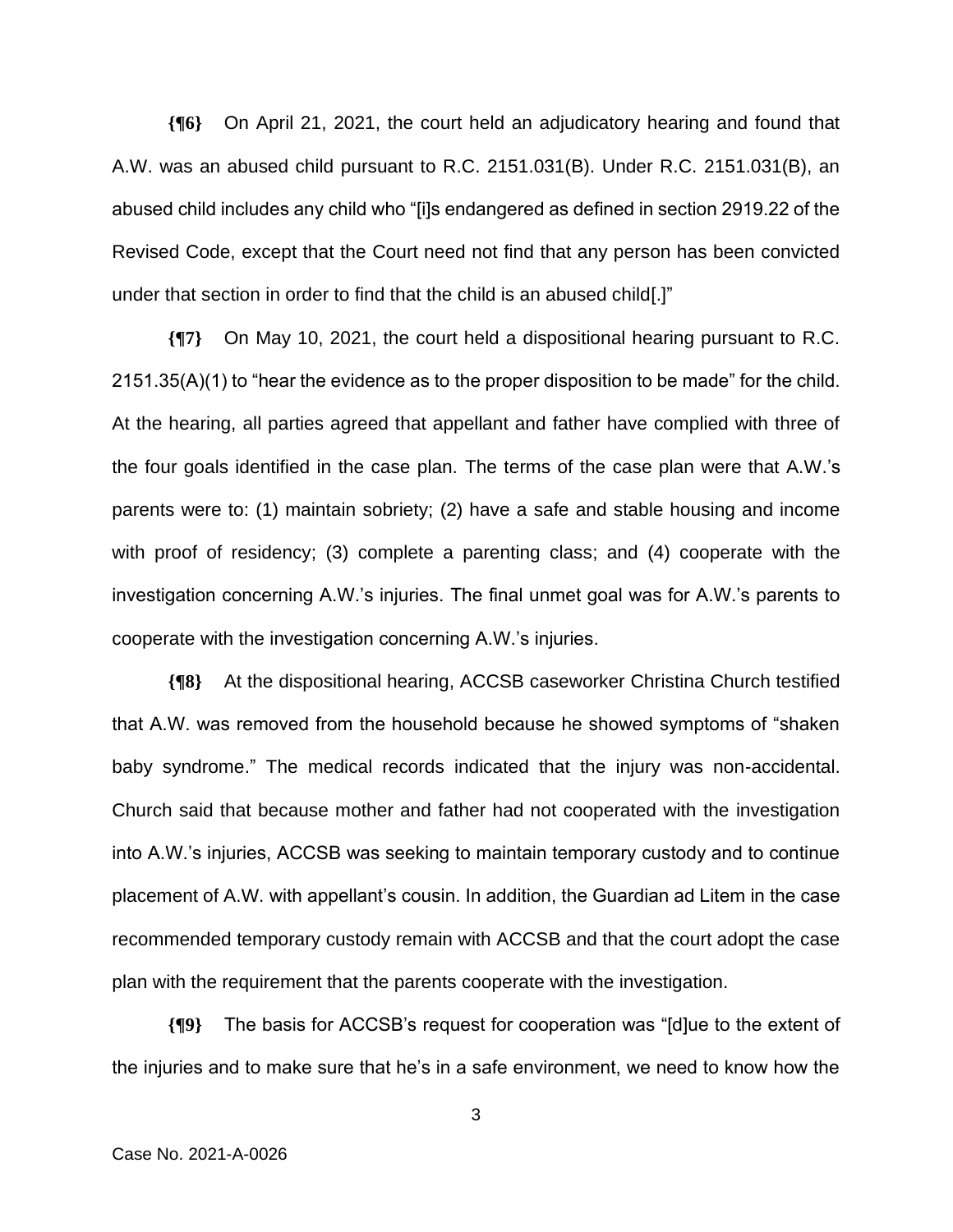injuries occurred." Church said that no one besides appellant, father, and grandmother had been identified as potential perpetrators in the case. The only form of cooperation ACCSB was seeking was for mother and father to be "interviewed by the police."

**{¶10}** After the Dispositional Hearing, the magistrate issued a Decision granting legal custody to appellant with protective custody to ACCSB. The magistrate modified the case plan by removing the requirement that A.W.'s parents cooperate with the investigation into his injuries and added an additional goal of meeting A.W.'s basic emotional, educational, medical, dental, and mental needs. In that Decision, the magistrate also noted that grandmother's motion to intervene had been granted without objection and that her motion for temporary custody was to be held in abeyance.

**{¶11}** ACCSB timely objected to the magistrate's Decision, appellant and father responded to the objections while grandmother did not. The trial court reviewed the objections noting that A.W.'s injuries were non-accidental, that it was uncontroverted that the injuries occurred while the child was "in the care of Mother, Father and/or Maternal Grandmother. \* \* \* It is implicit upon this record this child was injured via a culpable act." The court quoted *In re Pitts*, 38 Ohio App.3d 1, 5, 525 N.E.2d 814 (5th Dist.1987), and said that R.C. 2151.031 makes no reference to fault in finding that a child is abused but that the "'focus is upon harm to the child, not upon parental or custodial blameworthiness.'"

**{¶12}** The court acknowledged that appellant and father were opposed to the requirement to cooperate with the investigation claiming it would interfere with their Fifth Amendment rights against self-incrimination and that there is no evidence of parental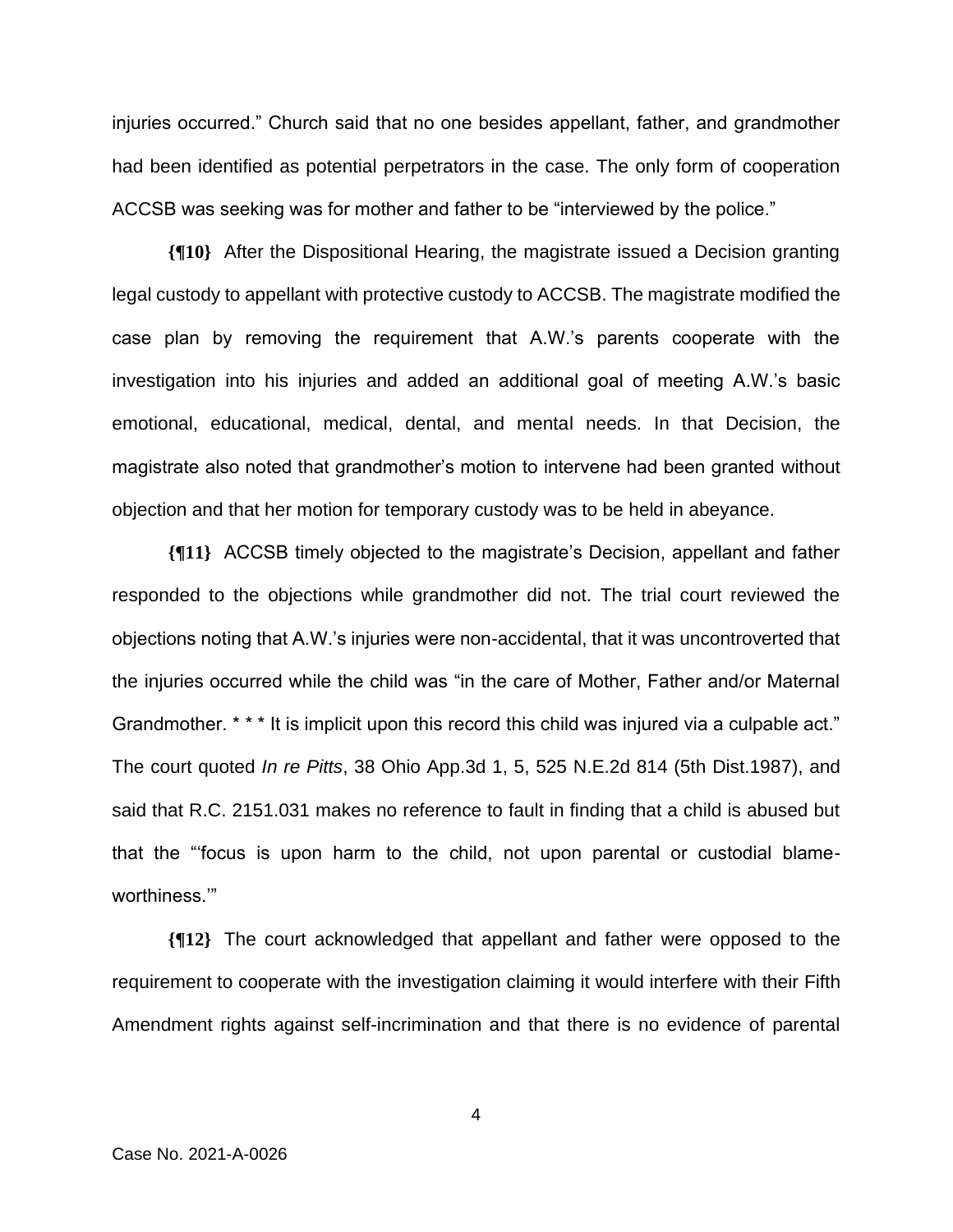fault. However, the court said that parental fault is not the issue. Rather, the ongoing safety of the child was the central focus.

**{¶13}** The court said there was no evidence to suggest that appellant or father had personally asserted the Fifth Amendment right against self-incrimination but instead, the evidence indicated that appellant and father had simply not engaged in any way with investigators. The court noted that appellant and father are not required to cooperate with law enforcement and that such a decision "does not automatically implicate the Fifth Amendment rights of the parent. Such a decision also does nothing to impact this Court's responsibility to ensure the safety of this child. \* \* \* At this point in these proceedings, the applicability of the Fifth Amendment has not been demonstrated to exist."

**{¶14}** The court found that A.W.'s placement with appellant was "not a suitable dispositional option, and restoring custody to Mother with a grant of protective supervision to the agency is insufficient to assure the safety of this child." For the same reasons, the court found that "Father and Maternal Grandmother are also not suitable dispositional alternatives." Therefore, the court sustained ACCSB's objections and restored the requirement that appellant and father cooperate with the investigation. The court also denied grandmother's Motion to Intervene and Motion for Temporary Custody because the record established by the Dispositional Hearing indicated that she was not a suitable dispositional alternative to appellant or father because she was one of the three people caring for A.W. at the time of his non-accidental injuries.

#### **Assignment of Error and Analysis**

**{¶15}** Appellant timely filed this appeal raising a single assignment of error.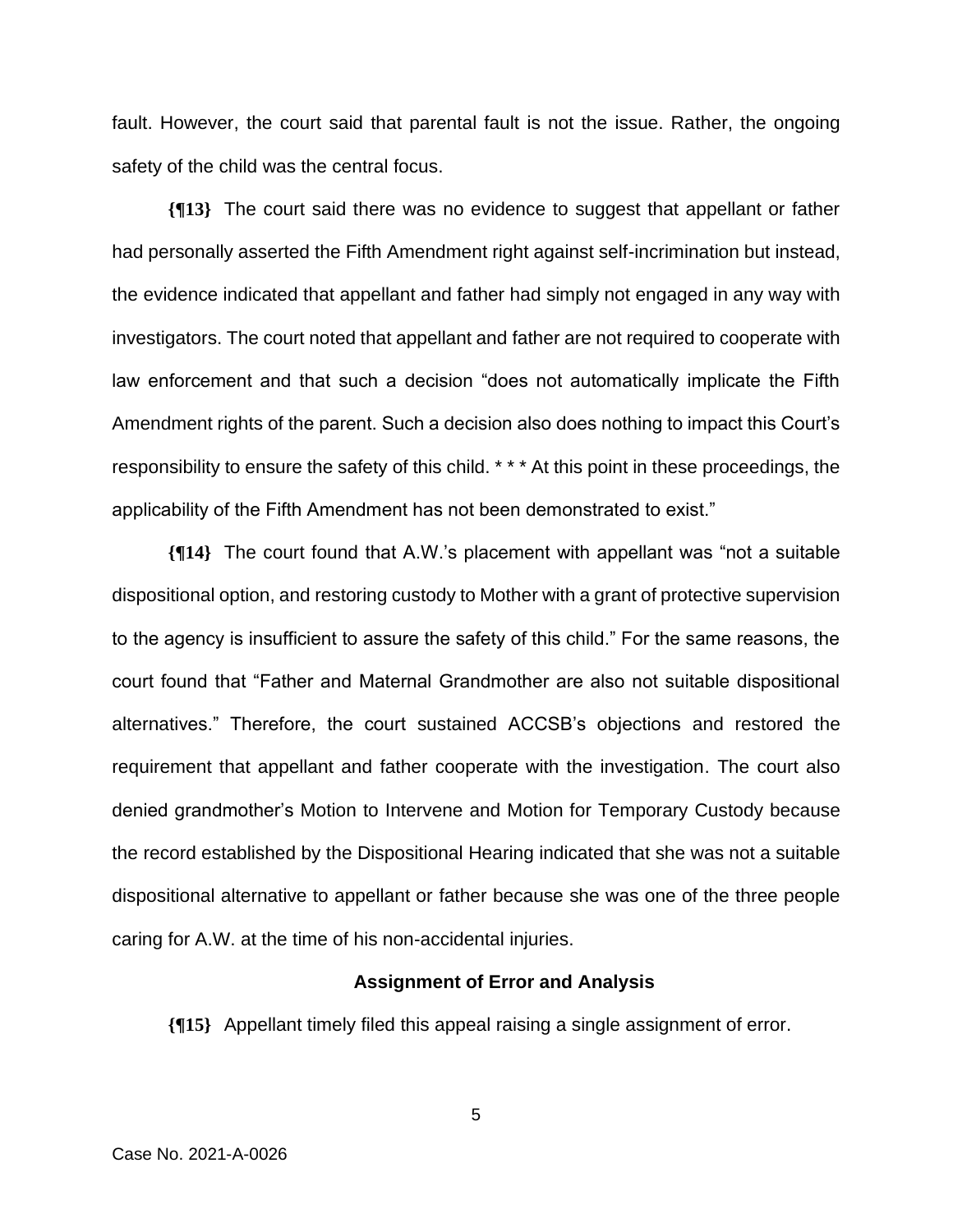**{¶16}** "The trial court erred to the prejudice of the Mother-Appellant in allowing the State to require the Appellant to submit to a law enforcement interview as a condition of regaining custody of her child. (09-01-2021 Judgment Entry)."

**{¶17}** Appellant argues that she has an "absolute right" under the Fifth Amendment to decline to make any statements to law enforcement and that, because of this right, the trial court erred by maintaining the requirement that she cooperate with the investigation into A.W.'s injuries as a condition of the case plan.

**{¶18}** It is worth noting that appellant states in her brief that she has spoken to representatives of ACCSB on numerous occasions and maintains that she did not cause A.W.'s injuries and does not know the cause of A.W.'s injuries. However, the trial court found in its Judgment Entry that "there is no testimony or evidence in this record that even suggests Mother and/or Father have *ever met with ACCB and/or law enforcement*  regarding the circumstances of this child's injury." (Emphases in original).

#### **Dispositional Hearing Standard:**

**{¶19}** In Ohio, the purpose of the adjudicatory hearing in a child-neglect case is to determine whether the alleged neglect is true. *See* Juv.R. 2(B). A finding of neglect, as is the case here, places the child within the court's jurisdiction. The purpose of the dispositional hearing is to determine what action shall then be taken with respect to the child with a focus on the best interest of the child. *See* Juv.R. 3(M); *In re Baby Girl Baxter,* 17 Ohio St.3d 229, 233, 479 N.E.2d 257 (1985). The Ohio Supreme Court has recognized that "parents who are suitable persons have a 'paramount' right to the custody of their minor children." (Citations omitted.) *Matter of T.C*., 11th Dist. Ashtabula No. 2018-A-0090, 2019-Ohio-2287, ¶ 64, quoting *In re Murray*, 52 Ohio St.3d 155, 157, 556 N.E.2d 1169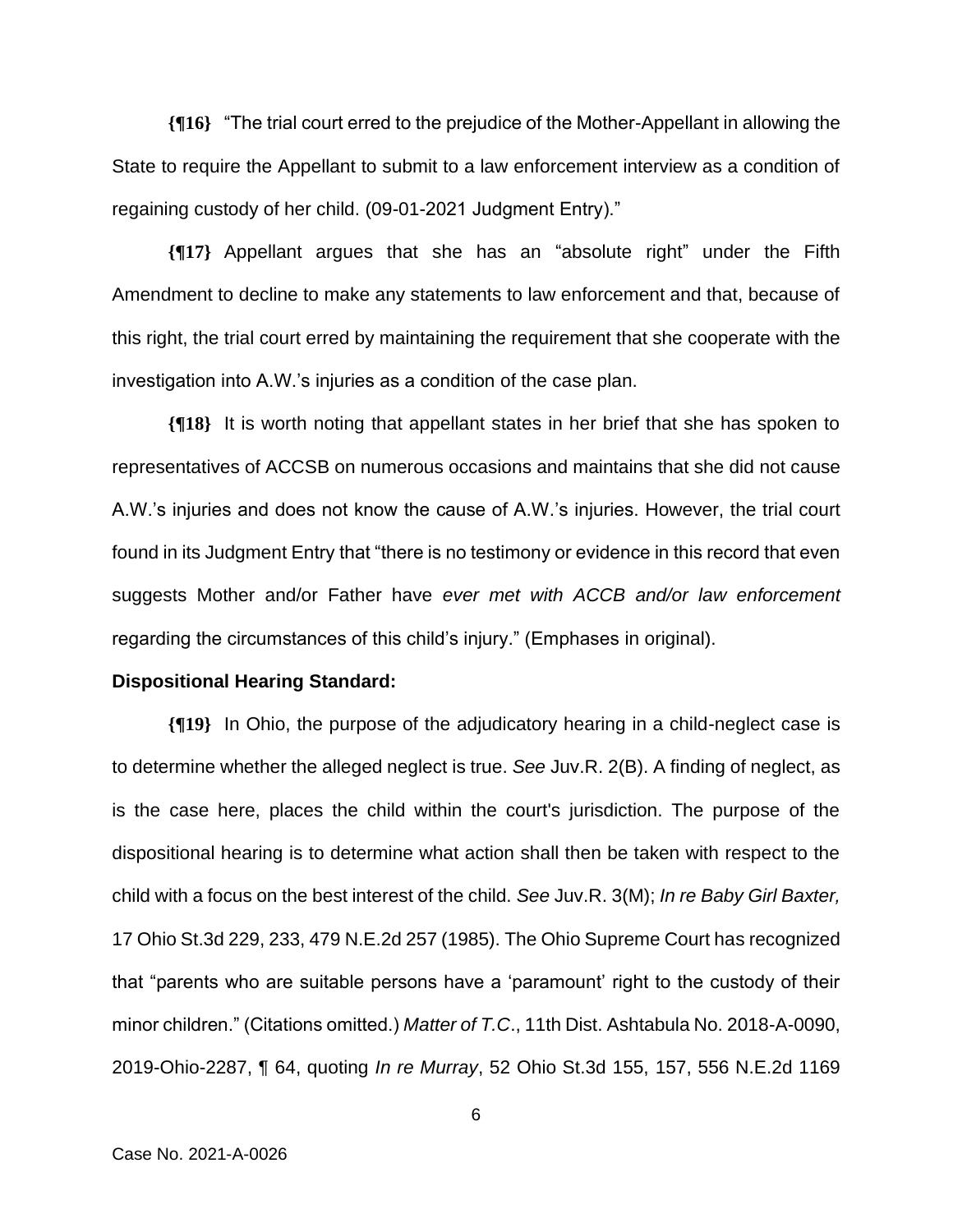(1990). "However, parental rights are not absolute and the state has a right to intervene when the exercise of the parent's rights presents a health or safety hazard to a child." *Id*., citing *In re Cunningham*, 59 Ohio St.2d 100, 106 391 N.E.2d 1034. The law does not require a child to be placed in a particular environment before a court can determine whether the environment is unhealthy or unsafe. *In re Bishop*, 36 Ohio App.3d 123, 126, 521 N.E.2d 838 (5th Dist.1987), citing *In re Campbell*, 13 Ohio App.3d 34, 36, 468 N.E.2d 93 (12th Dist.1983)

### **Fifth Amendment Right Against Self-Incrimination:**

**{¶20}** The Fifth Amendment of the United States Constitution, incorporated to the States by the Fourteenth Amendment, "not only protects the individual against being involuntarily called as a witness against himself in a criminal prosecution but also privileges him not to answer official questions put to him in any other proceeding, civil or criminal, formal or informal, where the answers might incriminate him in future criminal proceedings." *Lefkowitz v. Turley,* 414 U.S. 70, 77, 94 S.Ct. 316, 38 L.Ed.2d 274 (1973). The standard for determining whether the privilege applies is "whether the claimant is confronted by substantial and 'real,' and not merely trifling or imaginary, hazards of incrimination." *Marchetti v. United States,* 390 U.S. 39, 53, 88 S.Ct. 697, 19 L.Ed.2d 889 (1968).

**{¶21}** The type of proceeding does not determine the availability of the privilege; rather, it turns upon whether the statement or admission is or may be inculpatory. *In re Billman* (1993), 92 Ohio App.3d 279, 280–281, 634 N.E.2d 1050, 1050–1052. Fifth Amendment privileges may not be employed "to avoid giving testimony that" a person "simply would prefer not to give." *Roberts v. United States,* 445 U.S. 552, 560 n. 7 (1980).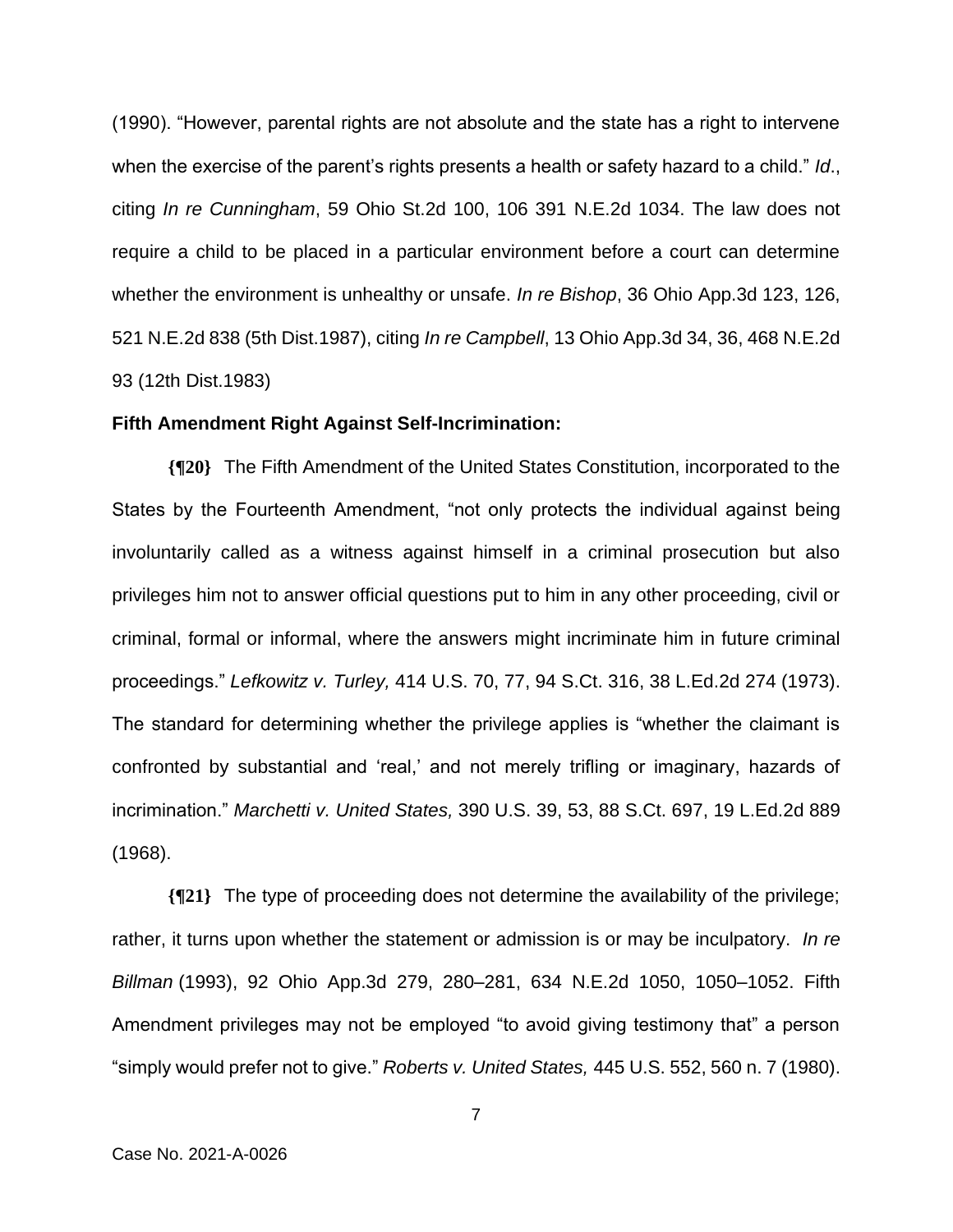"The Fifth Amendment right against self-incrimination is a personal right 'that can only be invoked by the individual whose testimony is being compelled.' *Moran v. Burbine* (1986), 475 U.S. 412, 433, 106 S.Ct. 1135, 89 L.Ed.2d 410, fn. 4 (during interrogation, police rebuffed attorney who had been hired by a Mirandized suspect's sister, where suspect had not requested assistance of counsel)." *State v. Williams*, 99 Ohio St.3d 439, 2003- Ohio-4164, 793 N.E.2d 446, ¶ 29.

**{¶22}** To qualify for the Fifth Amendment privilege, the communication in question must be testimonial, incriminating, and compelled. *See United States v. Hubbell*, 530 U.S. 27, 34–38, 120 S.Ct. 2037, 147 L.Ed.2d 24 (2000). "[I]n order to be testimonial, an accused's communication must itself, explicitly or implicitly, relate a factual assertion or disclose information". *Doe v. United States*, 487 U.S. 201, 210, 108 S.Ct. 2341, 101 L.Ed.2d 184 (1988). A court may not compel a parent's admission to a crime in custody proceedings, if the admission could be used against the parent in a subsequent criminal proceeding, under the threat of losing parental rights. *Matter of Ma.H.,* 134 N.E.3d 41, 47 (Ind. 2019); *See In re A.D.L.*, 133 Nev. 561, 402 P.3d 1280, 1285 (2017) (collecting cases). *See generally Lefkowitz v. Cunningham*, 431 U.S. 801, 805, 97 S.Ct. 2132, 53 L.Ed.2d 1 (1977) ("[W]hen a State compels testimony by threatening to inflict potent sanctions unless the constitutional privilege is surrendered, that testimony is obtained in violation of the Fifth Amendment[.]"). *Matter of Ma.H*. at 47.

**{¶23}** In *In re Amanda W.*, 124 Ohio App.3d 136, 705 N.E.2d 724 (6th Dist.1997), the Sixth District held that it was a violation of father's Fifth Amendment right against selfincrimination where the case plan in a child abuse case required counseling that would result in the admission of father's guilt. *Id.* at 141. The court said that because any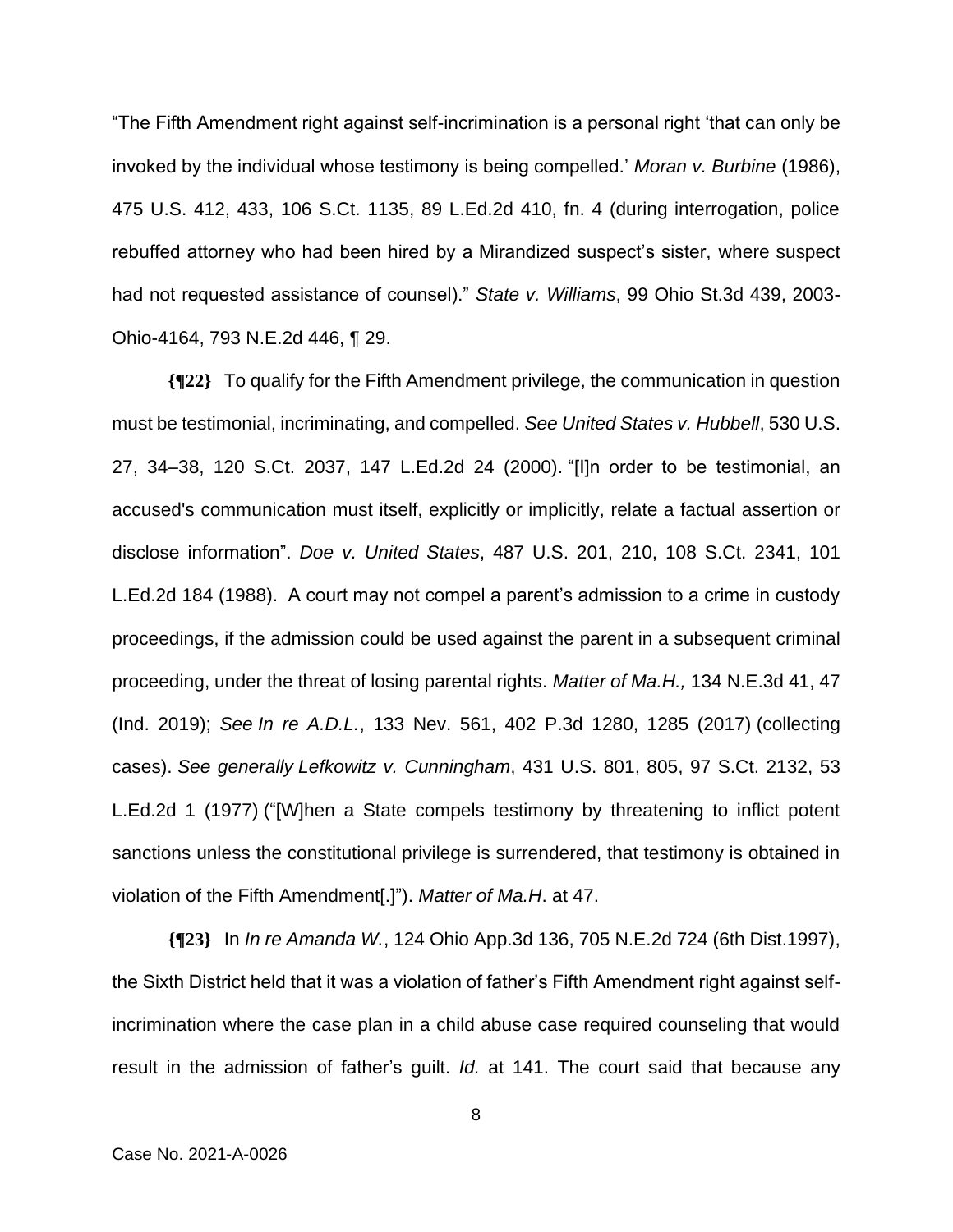admission pursuant to counseling would require mandatory reporting under R.C. 2151.421, the father could reasonably apprehend that any admission to his sexual abuse could lead to criminal prosecution. *Id.*

**{¶24}** The Sixth District further said that "an implicit, and potent, penalty for failure to satisfy the requirements of a particular case plan is the loss of a parent's fundamental liberty right to the care, custody, and management of his or her child." *Id.*, citing *In re Murray* (1990), 52 Ohio St.3d 155, 157, 556 N.E.2d 1169, 1171–1172, citing *Santosky v. Kramer* (1982), 455 U.S. 745, 753, 102 S.Ct. 1388, 1394–1395, 71 L.Ed.2d 599, 606. The record in that case made it clear that father was "made fully aware of the fact that the '*failure to admit*' would lead to the imposition of this penalty. *Id.* (Emphases added). The court held that this "compelling sanction \* \* \* forces an individual to admit to offenses in violation of his right not to incriminate himself. \* \* \* The state was required to offer \* \* \* protection from the use of any compelled statements and any evidence derived from those answers in a subsequent criminal case[.]" *Id*.

**{¶25}** In a similar case, the Oregon Court of Appeals discussed cases involving potential Fifth Amendment rights. The Oregon court surveyed *In re Amanda W., supra,*  as well as cases from Vermont, Nebraska, Minnesota, New Jersey, and New York. *Dept. of Human Services v. K.L.R*., 235 Or.App. 1, 230 P.3d 49, citing *In re J.A., Juvenile,* 166 Vt. 625, 699 A.2d 30 (1997) (*J.A.*); *In re Interest of Clifford M.,* 6 Neb.App. 754, 765, 577 N.W.2d 547 (1998); *Matter of Welfare of J.W.,* 415 N.W.2d 879 (Minn.1987); *Div. of Youth & Family Services v. S.S.,* 275 N.J.Super. 173, 177, 645 A.2d 1213, 1216 (1994); *In re S.,* 66 Misc.2d 683, 690, 322 N.Y.S.2d 170, 177–78 (1971).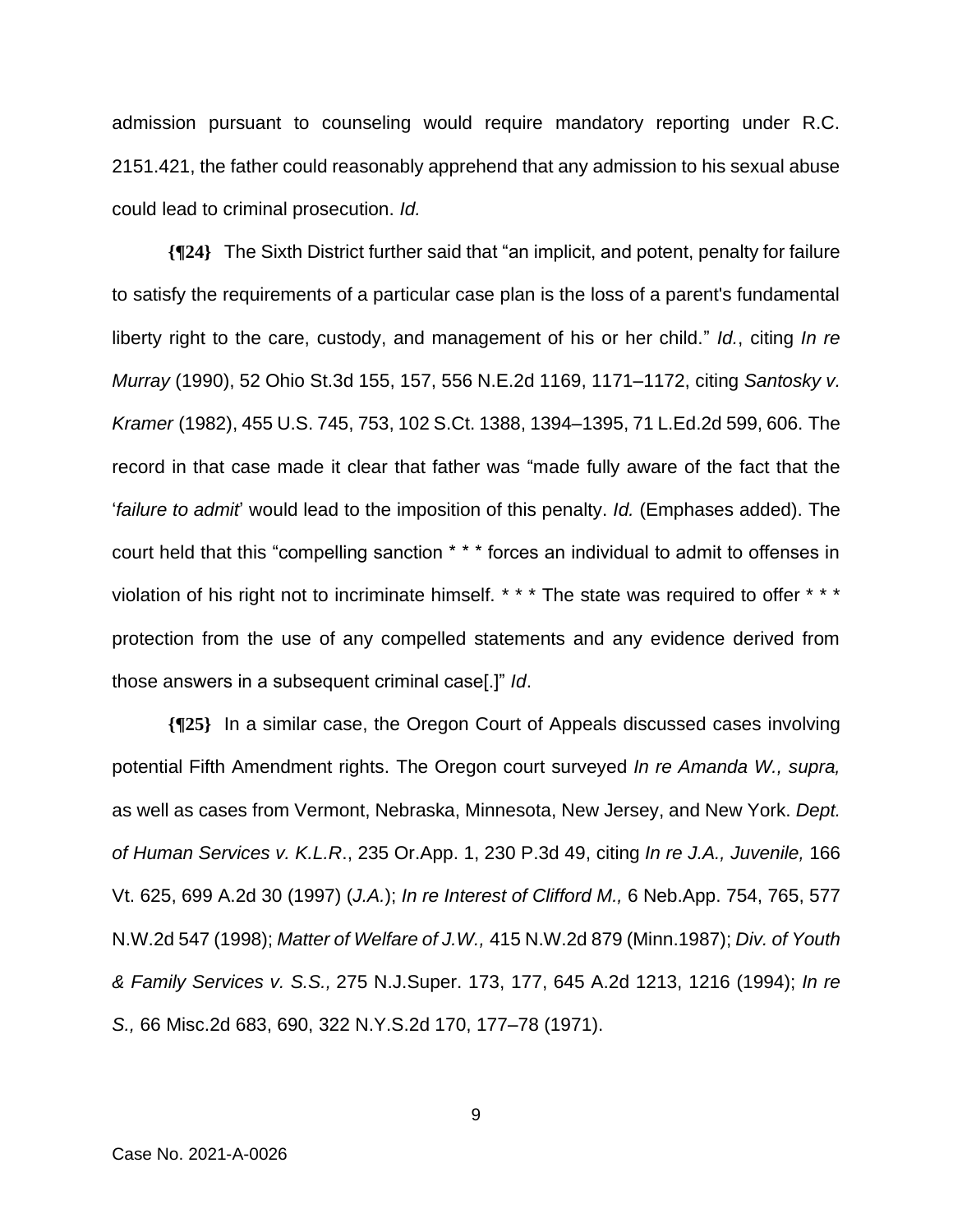**{¶26}** In *K.L.R.*, the court said that there is no Fifth Amendment violation when there was not "a scintilla of evidence that any incest treatment program required an admission of guilt, let alone that all treatment programs require it or that [father] has tried unsuccessfully to obtain treatment that would not require it." *K.L.R*., 235 Or.App. 4, citing *State ex rel. Juvenile Dept. of Lane Cty. v. Black,* 101 Or.App. 626, 792 P.2d 1225 (Or.App.1990). In contrast, the Oregon Court of Appeals noted that where a juvenile court ordered a mother to complete a polygraph examination asking mother whether she injured the child or knew who did, the court said that this did violate the Fifth Amendment because the answers "could expose mother to criminal liability." *Id.* at 4. Moreover, the "court's order put her in the Hobson's choice of waiver her rights against self-incrimination or suffering adverse consequences in her quest to preserve her parental rights." *Id.*

### *Reiner II***:**

**{¶27}** Appellant argues that the trial court erred by sustaining ACCSB's objections to the magistrate's decision to remove the requirement that she cooperate with the investigation into A.W.'s injuries. She claims that she has an "absolute right" under the Fifth Amendment to decline to make any statements to law enforcement. In her brief, appellant claims that *State v. Reiner*, relied upon by the trial court, actually supports her position that the trial court's order is in violation of the Fifth Amendment.

**{¶28}** In *State v. Reiner,* 89 Ohio St.3d 342, 731 N.E.2d 662 (2000) (*Reiner I*), the defendant had been convicted of involuntary manslaughter after the death of his infant child. He appealed claiming that he was prejudiced by the grant of transaction immunity to a babysitter who testified as a witness for the prosecution. The babysitter denied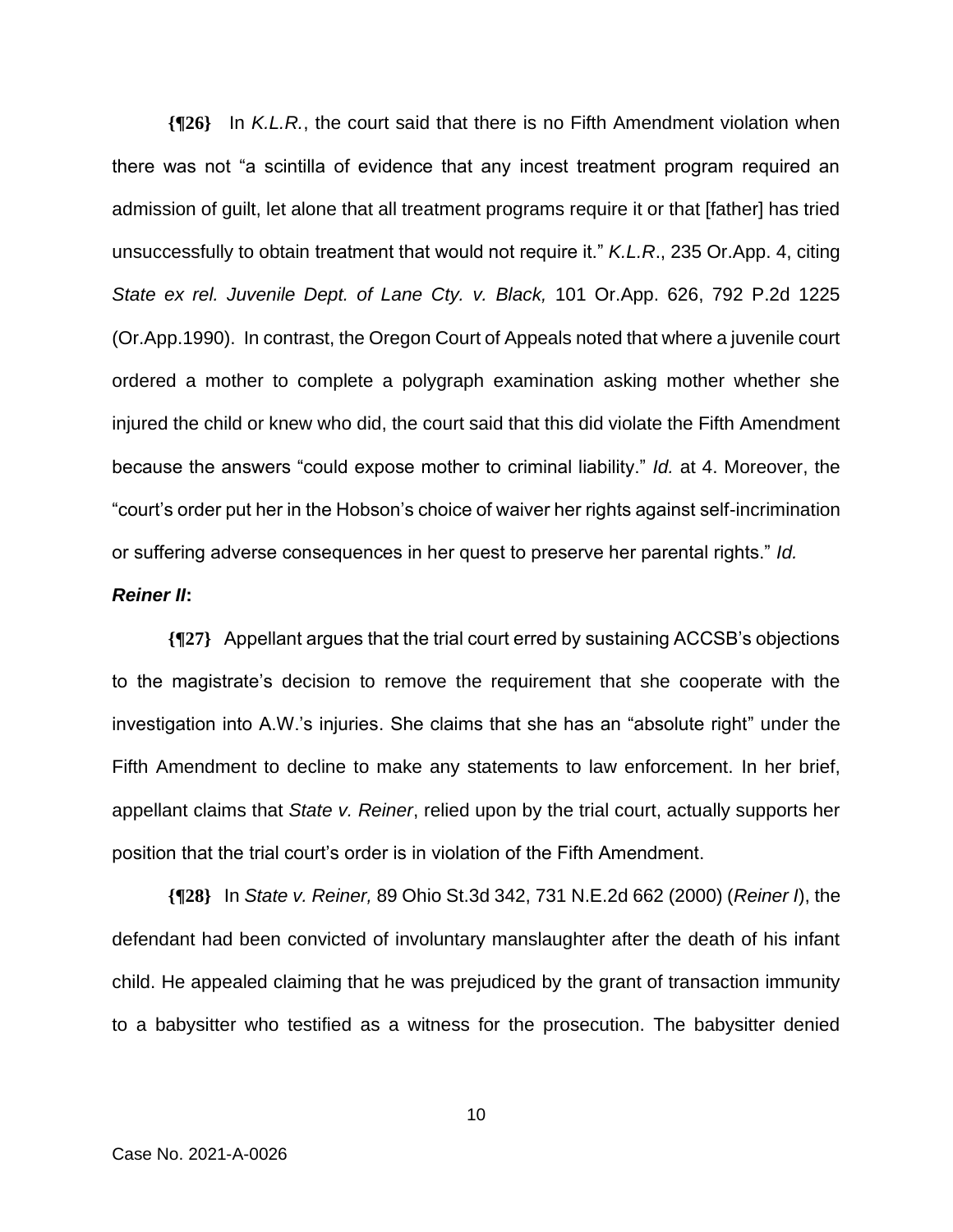wrongdoing. In *Reiner I*, the court held that the babysitter's claim of innocence precluded her Fifth Amendment privilege. *Id.* at 352

**{¶29}** On appeal to the United States Supreme Court in *Ohio v. Reiner*, 532 U.S. 17, 121 S.Ct. 1252, 149 L.Ed.2d 158 (2001), the court held that despite the babysitter's claim of innocence, she did have a reasonable cause to apprehend danger from her answers at trial and could assert her Fifth Amendment privilege. The reason for this was because the babysitter had spent significant time alone with the victim within the time frame of the fatal trauma. *Id.* at 21. Therefore, it was reasonable for her to fear that her answers might incriminate her. *Id.* at 21-22*.*

**{¶30}** On remand, the Ohio Supreme Court in *State v. Reiner*, 93 Ohio St.3d 601, 757 N.E.2d 1143 (2001) (*Reiner II*) reversed to the extent that it held the babysitter did not have a Fifth Amendment privilege against self-incrimination and affirmed the original decision that the grant of immunity to the babysitter resulted in prejudice to the defendant and did not further the administration of justice. *Id.* The Ohio Supreme Court noted in *Reiner II* that the prosecution "did not have two potentially culpable persons. Instead, this was an either/or situation." *Id.* at 605. Either Reiner or the babysitter was guilty. The court said that a grant of immunity is not appropriate in an either/or situation because "it could actually hinder the search for truth." *Id.*

**{¶31}** The circumstances here differ from *Reiner II*. Under *Reiner II's* holding, appellant could have a cognizable Fifth Amendment privilege because she, like the babysitter in the case, spent significant time alone with A.W. within the time frame of his injuries and it is reasonable that she may apprehend self-incrimination.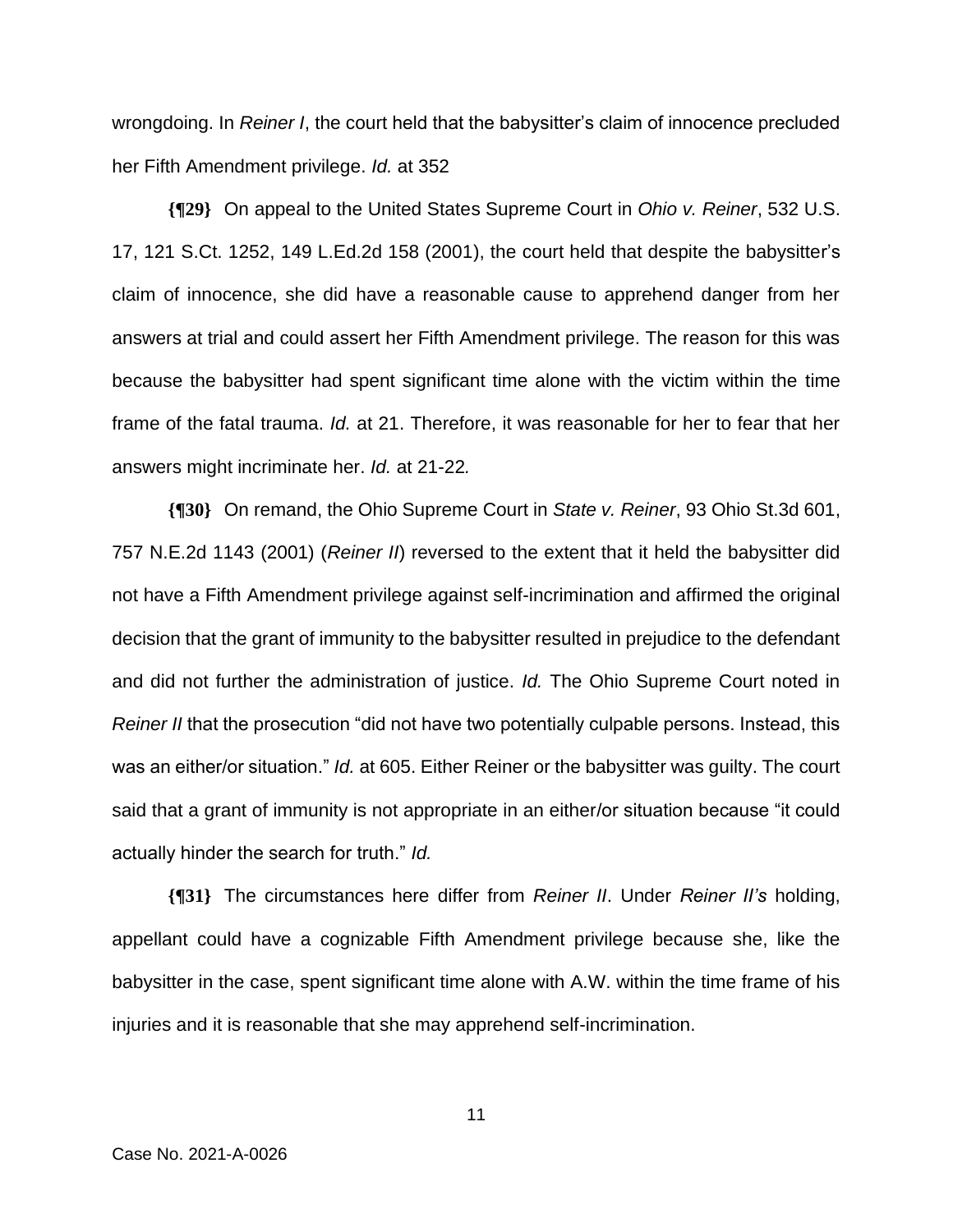**{¶32}** However, the similarity ends there. Unlike in *Reiner II*, appellant claims here that her Fifth Amendment privileges overcome the trial court's ability to make a dispositional determination that is in the best interest of the child. The distinctions lead to the failure of appellant's assignment of error for several reasons.

**{¶33}** First, the trial court has not compelled an admission of a crime as a condition of reunification with A.W., nor has the court sought to compel appellant to submit to a polygraph or to testimony in a trial or hearing. Had the court done so, such an order would plainly violate the Fifth Amendment. *See In re Amanda W., supra; Dept. of Human Services v. K.L.R*., *supra*. The trial court has not terminated or limited appellant's parental rights based on an unwillingness to acknowledge her wrongdoing. *See Dept. of Human Services v. K.L.R*., *supra*; *In re Interest of Clifford M.*, *6 Neb.App* at 765. ("[T]here is a very fine, although very important, distinction between terminating parental rights based specifically upon a refusal to waive protections against self-incrimination and terminating parental rights based upon a parent's failure to comply with an order to obtain meaningful therapy or rehabilitation, perhaps in part because a parent's failure to acknowledge past wrongdoing inhibits meaningful therapy. The latter is constitutionally permissible; the former is not.")

**{¶34}** Here, the court is requiring cooperation with the investigation as part of the case plan. The court required cooperation with the investigation to serve the best interests of the child, to which parental interests are subject. *See In re Cunningham*, 59 Ohio St.2d 100, 391 N.E.2d 1034 (1979) ("As it has been perceptively noted elsewhere, 'it is plain that the natural rights of a parent are not absolute, but are always subject to the ultimate welfare of the child, which is the polestar or controlling principle to be observed.'") *Id.* at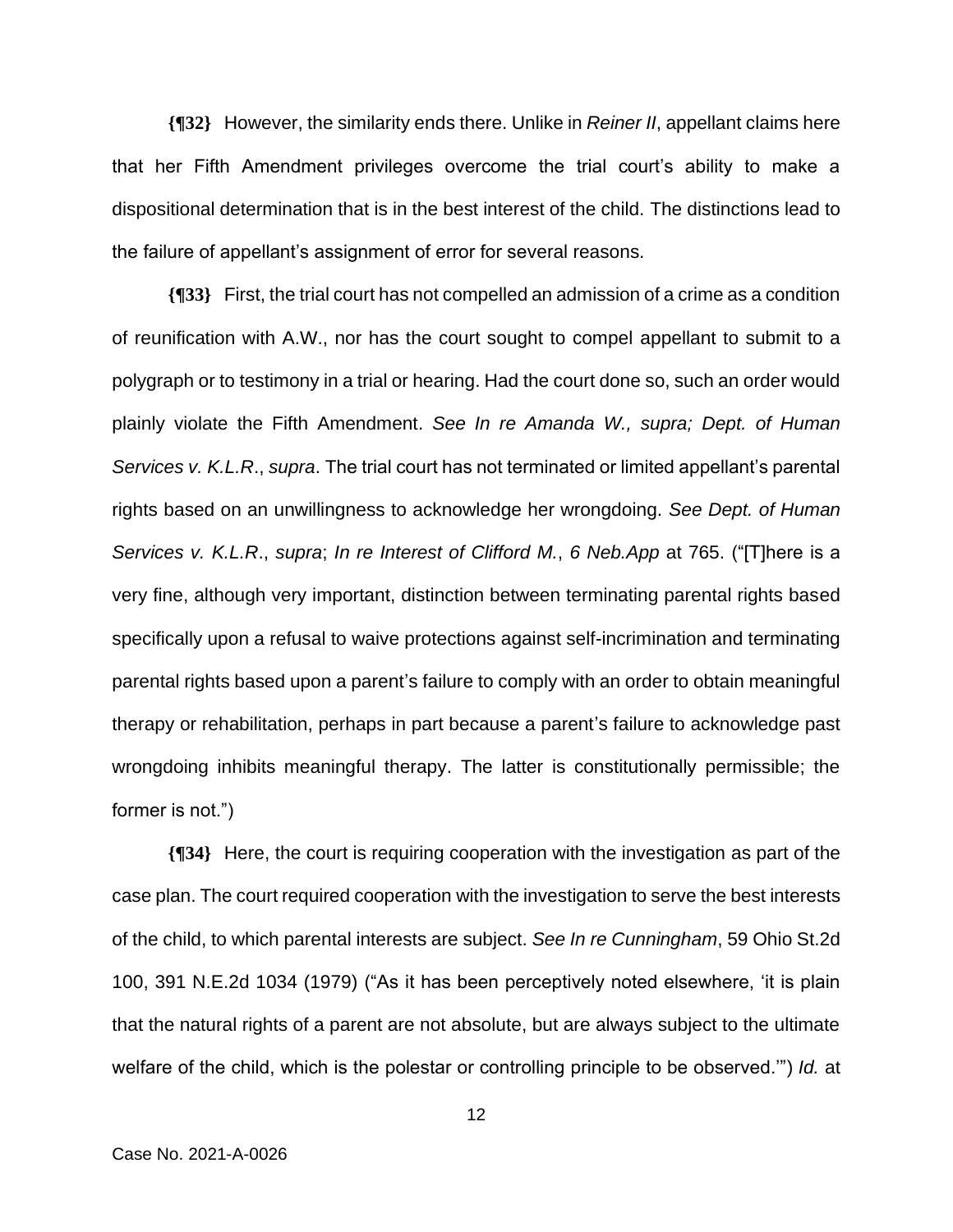106, quoting *In re R. J. C.*, 300 So.2d 54, 58, (Fla.App. 1974)). Unlike *In re Amanda W.*, the court has not imposed a penalty for a "failure to admit." Instead, the trial court is requiring cooperation, which does not require self-incrimination.

**{¶35}** *Reiner II* would suggest that appellant has a cognizable Fifth Amendment privilege in this situation. However, there is nothing in the record to suggest that appellant has met with law enforcement. Therefore, appellant has not yet demonstrated the applicability of the Fifth Amendment. The time may come when appellant can demonstrate the applicability of, and invoke, her Fifth Amendment privilege. However, it has not yet.

**{¶36}** The trial court made its custody decision based upon the evidence adduced at the Dispositional Hearing in furtherance of the best interests of the child. Appellant did not testify at the hearing and did not specifically invoke her right against self-incrimination. The trial court's Judgment Entry did not draw an adverse inference about the appellant's guilt based upon her refusal to testify at the dispositional hearing. Rather, the trial court made its dispositional determination about A.W.'s best interests based upon appellant's failure to cooperate with the investigation. In its Judgment Entry, the court said that there was "no testimony or evidence in this record that even suggests mother and/or Father have *ever met with ACCSB and/or law enforcement* regarding the circumstances of this child's injury." (Emphases in original). The court said that appellant's decision to not cooperate with ACCSB or law enforcement "does not automatically implicate the Fifth Amendment rights of the parent. Such a decision also *does nothing to impact this Court's responsibility to ensure the safety of this child*." (Emphases added).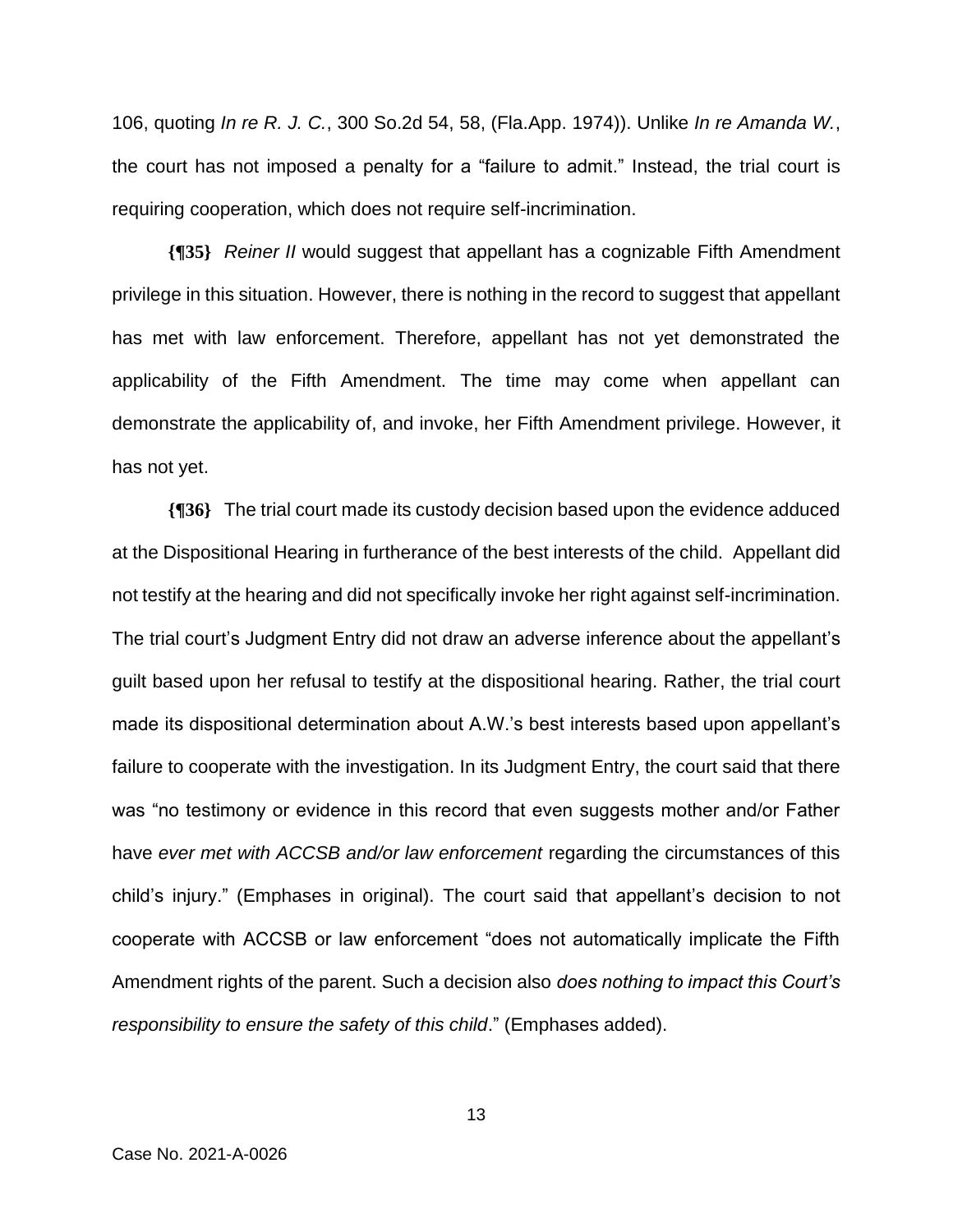**{¶37}** The court considered the welfare of A.W. and noted that the "'law does not require the court to experiment with the child's welfare to see if \* \* \* [the child] will suffer great detriment or harm.' *In re S.J.J.*, [12th Dist. Butler No. CA2006-02-021] 2006-Ohio-6354, at ¶ 12." Because of the lack of evidence that the danger to A.W. had been "identified, ameliorated or otherwise addressed", the trial court relied on the evidence that it did have to issue its Judgment Entry. The entry determined that appellant was not a suitable dispositional option for custody and retained the cooperation requirement and A.W.'s custody with ACCSB to "assure the safety of this child."

**{¶38}** For the above reasons, we hold that the case plan requirement to cooperate with the investigation does not violate appellant's Fifth Amendment right against selfincrimination. The trial court can require appellant to cooperate with the investigation into A.W.'s injuries as part of the case plan. The Judgment Entry does not compel speech from appellant, and appellant cannot blanketly invoke the Fifth Amendment in a merely theoretical manner prior to questioning. At this time, the record shows that appellant has not been questioned and that she has not asserted her personal right against selfincrimination. *See Moran*, 475 U.S. at 433. Further, the trial court has not precluded appellant from personally invoking her right against self-incrimination should she choose to do so during the investigation. The trial court has not violated appellant's Fifth Amendment privilege because it did not order her to waive the privilege when it merely required her cooperation with the investigation as part of the case plan.

**{¶39}** The trial court's Judgment Entry does not prohibit appellant from invoking her Fifth Amendment privileges during her cooperation with the investigation as the situation demands. If, during her cooperation with the investigation, she determines that